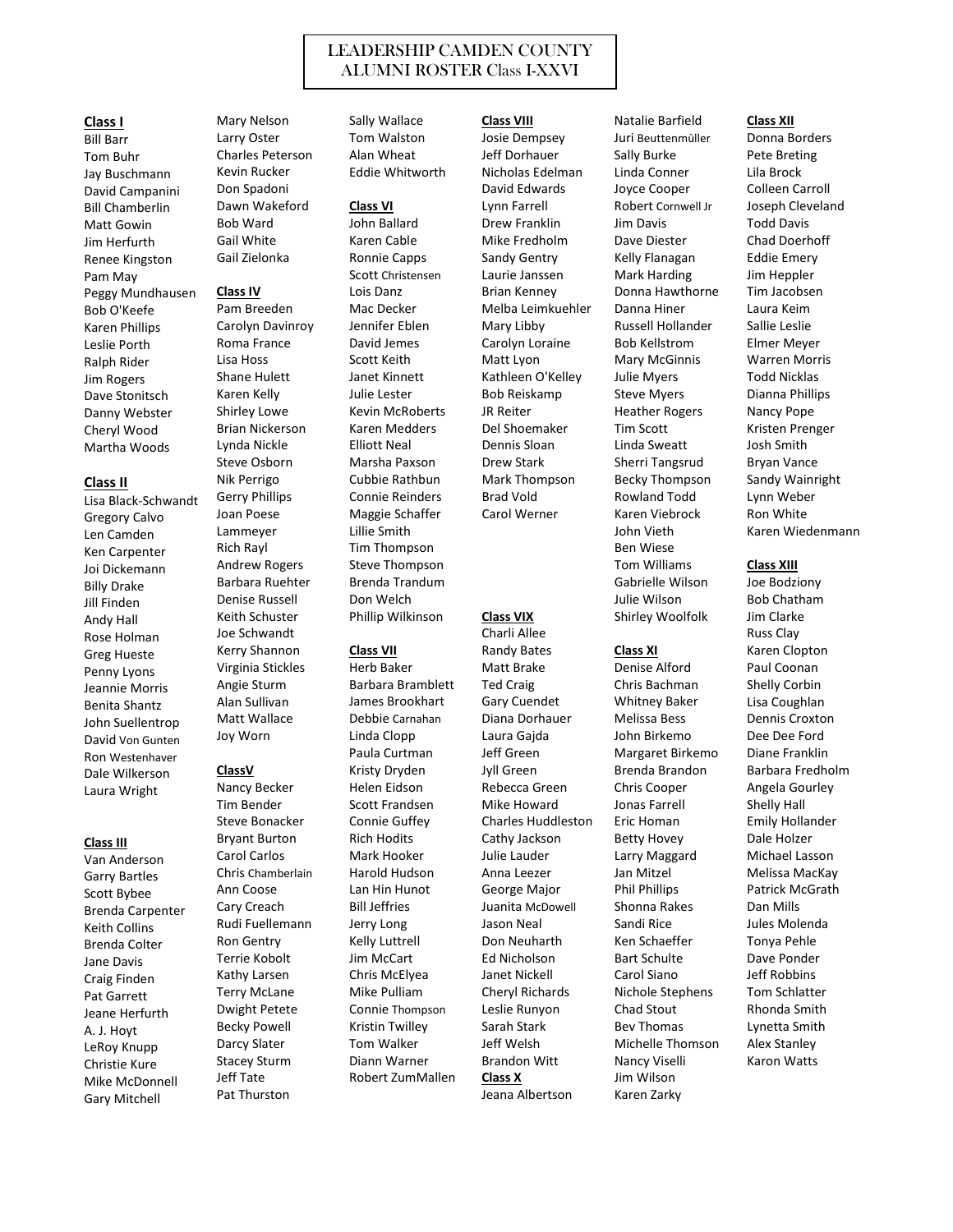#### **Class XIV**

Kathy Baker Patti Brown Justin Farrell Eric Folks Mike Frazier Ben Garza James Gentry Debbie Gholson Scott Gladden Amy Hadfield Pam Huschle Bridget Hyde Diann Jacobs Diane Kandel Sherry Karum Michelle Lasson Ken Lumley Laura Martin Allie McGuire Faith Roberts William Runyon Jr Sherie Smith

**Class XV**

Bill Boller

Kayla Foulk

Kim Krostue Jo McElwee

Krostue

John Norris

Terry Paul

Joe Roeger

Bob Werner

## Mike Botello Heather Brown Chris Clark Meredith Cleveland Trish Creach Shawn Dandoy Jena Demark Adam Demark Shawn Gerdiman Cara Gerdiman Terri Hall Tish Ireland Ann Klimkewicz Merry Lakebrink Evan Lampe Cindy Leigh Beth Pettitt Debbie Rathert Tiffany Riemann Bailee Slack

Warren Witt

**Class XVI** Jennifer Bethurem

Bruce Adams Tom Brunette Randal Burd, Jr. Margaret Cleveland Phillip Clopton Linda Cochran Dominick Deandrea Denise Decker Myron Fesler Doug Horman Marilyn Jeffries Irv Klimkewicz Carolyn Meyers Dave Meyers Sheryl Morgan-Randi Murphy Mike Nichols Tracie Patton Clark Richardson Johna Stanfield Victor Wood

#### **Class XVIII**

Linda Addotta Rose Anderson Jeff Beauchamp Linda Bennett Brendan Boatwright Nick Brenizer Brandon Cato Byron Cato Linda Danek Julie DeSimone Tyler Dinsdale Steve Dixon Clayton Drake Phil Garton Heather Garton Spree Hilliard Derrick Holzer Mark Kelly Jason Lutz Brent Murphree Ryan Neal Jacob Neusche Debra Owens Daniel Ralston Shelby Smith Ed Thomas Brian Willey

### **Class XIX**

Dan Alkire Sarah Alkire Georganne Bowman Katie Burkhart Dave Curchy Susan Deems David Dougan Andy Draper Mike Ford Brooklynne Hollandsworth Kathy Hueste Nicole McGinnis Mike O'Day Donna Jo Owen Cary Patterson Dawn Powell Ed Thomas Scott Tryon Tiffany Tryon Sarah Wages Wendy White Christine Wilkening

**Class XX** Nathan Barb Maddison Barclay Larry Bennett Sarah Borgmann Joe Brant Faith Burns Kelly Claspill K.C. Cloke Judy Crawford Lola Davis Vicky Denny Paul Dibello Kellee Halverson Austin Hufferd Quintin Lister Cliff Luber Jessy Maddux Chris Moehle Annette O'Connor Cole Roam Lee Schuman Jason Self John Stephens Joni Walden George Walker Harriett Walker Jaime Wisely

## **Class XXI**

Jessica Bennett William R. Brown Erin Burdette Forest Chappell Vanessa Cortez Shawn Glenn Vicki Granneman Scott Hines Lisset Holt Brett Hudson Becki Jennings Martha Kolstedt Courtney Lent Mark Maasen Karie Maasen Naomi Ortiz Bailey Puppel Chris Rector Tonya Reiter Demi Rice Mychaela Robinson Darren Rucker Debby Schleper Mitch Shields Bart Sims Steve Stafford Madison Steingrubey Terry Sullivan

Tim Taylor Becky Travnichek Lance Utley Mary Kay von Brendel

### **Class XXII**

Rachel Baskerville Leigh Ann Bauman Kylie Becker Betty Boushie Tia Chamberlin Jamie Cox Jeanna Cupp Michael Davis Angel Fox Lorrie Haden Kassie Hash Paul Hooper Karen Horsman Levi Hubbs Mara Johnson Kristina Keeling Tim Perez Danielle Rebar Craig Roonan DawnElyn Schneider Angie Schuster April Tate Nemo Tower Jeff Vernetti Mike Welty Jen West David Wheeler Bill Wood Emmy Zimmerman

### **Class XXIII**

Andy Bayerl Bridgette Bigelow Sherrie Coffey Michelle Cook Shelbie Cox Coli Creach Scott Danek Andy Dunlap Kayla Farrell Amanda Hayes Amy Heier Mylee Hicks Shawna Landis Laurel Leurquin Tarah Lewis Erin Medlin Krysti Rice Richard Sansom Matthew Schwenn Matt Stacey

Joy Stella Ashley Swegle Marcie Vansyoc Jaimie Wheat Tiffini Wright Thom Wyatt

### **Class XXIV**

John Appleby Kwabena Asante Chasiti Begley Travis Brock Deborah Call Sydney Coffey Sarah Cook Caleb Cunningham Ingrid Davis Stephanie Dehner Tom Denvir Floyd Handy Eric Hibdon Lianne Johnson Kevin Kellenberger Renae Kellenberger Shelly Laughlin Matt Maasen Lexi Mayer Tracy McKinney Ann Mott Crystal Myers JoBeth Nicklas Mary Oakley Rob Odenwald Kathi Oppold Khristina Pahlmann Madeline Phillips Denise Pozniak Rebbecah Sansom Melissa Stradt Beth Sullivan Chris Twitchel

#### **Class XXV**

Michelle Aiello Matt Arnold Starr Arnold Chad Bailey Casey Baker Tricia Barrett Lindsay Bentley Tara Bereth Janelle Bivens Jim Brashear Natalie Couch Samantha Green Troy Green

**Class XVII** Thomas Abbott Matthew Allen Amy Bartels Jessica Belt Jeff Bethurem Chuck Bowman Erin Burns Kara Byland Samantha Edmondson Christy Fera Sam Fleury Dwight Franklin Cody Gipson Bradley Hull Janalee Hurst Dennis Jones John Lavanchy Corey Leuwerke Stacie Ling McKenzie McNally Jami Miller Christina Page Laura Percy Dave Percy Daniel Roeger Dewey Staedtler Phillip Thompson Rhonda Wilkening